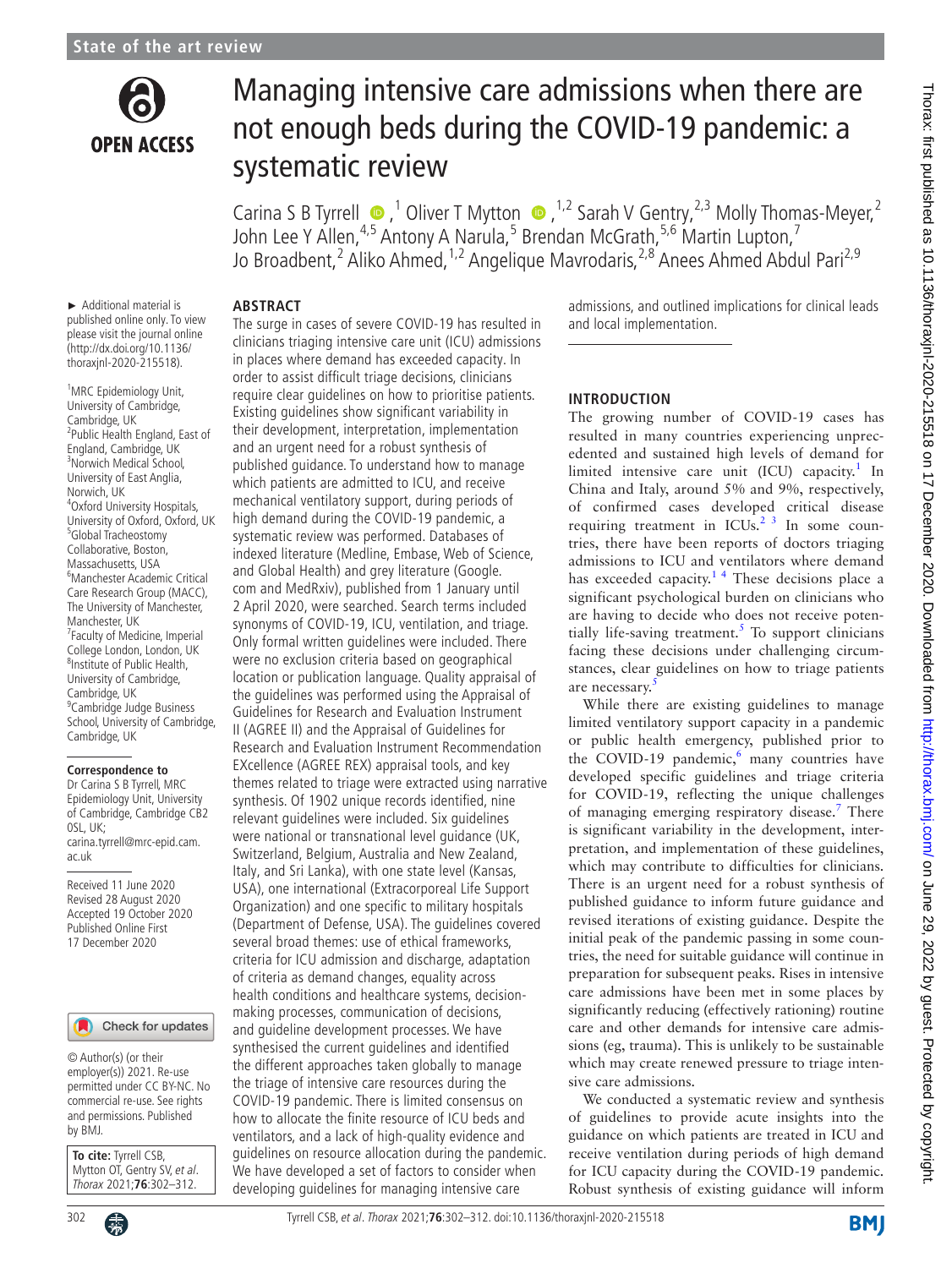the future development of guidelines and provide consistent high-quality direction to the front-line workforce.

# **METHODS**

We undertook a time-sensitive systematic review following the Preferred Reporting Items for Systematic Reviews and Meta-Analyses (PRISMA) guidelines.<sup>[8](#page-9-5)</sup> The review protocol was registered on PROSPERO (CRD42020179447).

# **Inclusion criteria**

We included formal written guidelines in any language published by a recognised body (eg, government or government agency, professional body, hospital) that provided advice on how to select patients who should be admitted to, or discharged from, intensive care during periods of high demand during the COVID-19 pandemic (regardless of whether it applied to patients with COVID-19 or to those with other health conditions). We used a broad definition of intensive care locations and management (including ICU, critical care unit, intensive therapy unit, ventilation and extracorporeal membrane oxygenation (ECMO)).

We excluded opinion pieces, guidance concerning triage not related to ICU admission (eg, triage for general hospital care) and guidelines relating to general public health emergencies (unless they were clearly specified as being appropriate for use in the COVID-19 pandemic).

# **Database searches**

We searched databases of published literature (Medline, Embase, Web of Science and Global Health) on 27 March 2020. We also undertook a search of grey literature, hand searching the first 100 items to identify the most relevant material from a series of searches on Google.com, on 31 March 2020, and a search of MedRxiv on 2 April 2020.

A search strategy was developed in Medline using Medical Subject Headings and free text terms, tested against a sample of relevant papers and adapted for other databases. The detailed search strategies and search terms are described in [online supple](https://dx.doi.org/10.1136/thoraxjnl-2020-215518)[mental appendix 1](https://dx.doi.org/10.1136/thoraxjnl-2020-215518).

We sought to include guidelines specific to SARS-CoV-2 and COVID-19, and included documents published on or after 1 January 2020, consistent with the disease first being reported to the WHO Country Office in China on 31 December 201[9](#page-9-6).<sup>9</sup>

# **Screening**

Search results were merged using EndNote X9 (Clarivate Analytics) and deduplicated. We independently double screened titles and abstracts using Covidence systematic review software (Veritas Health Innovation) according to prespecified inclusion/ exclusion criteria by four authors (CSBT, OTM, SVG, JLYA). Full-text articles, for potential inclusion, were retrieved and independently double screened for eligibility by four authors (CSBT, OTM, SVG, JLYA). The final list of studies to be included was agreed by five authors (CSBT, OTM, SVG, JLYA, MTM). In cases of uncertainty, the citation would be included in the next round of more detailed screening and conflicts were resolved by five authors (CSBT, OTM, SVG, JLYA, MTM).

# **Data extraction**

Independent double-data extraction was performed by four authors (CSBT, OTM, SVG, MTM) using a shared Google data collection form developed according to the Cochrane Handbook[.10](#page-9-7) Data were extracted by a single author and verified by a

We extracted the following: guideline title, official body, authors, date of publication and jurisdiction, criteria used or proposed for resource allocation, ethical framework identified, any other ethical issues discussed, features of the decisionmaking process, evidence used to inform guideline development and other information on methodological quality.

# **Data synthesis**

In the interest of informing ongoing operations and due to the heterogeneity of results suggested by scoping searches, we undertook a narrative synthesis and qualitative appraisal with four main elements: developing a theory, developing a preliminary synthesis, exploring relationships in the data and assessing robustness of the synthesis. $11$  These elements were applied iteratively. Themes in the narrative synthesis were identified, discussed and agreed among four authors (CSBT, OTM, SVG, MTM).

# **Quality appraisal**

The guidelines were appraised using the Appraisal of Guidelines for Research and Evaluation Instrument II(AGREE II)<sup>12</sup> and the Appraisal of Guidelines for Research and Evaluation Instrument Recommendation EXcellence  $(AGREE REX)^{13}$  quality appraisal tools by two authors (CSBT, OTM). Independent appraiser scores were used to calculate domain scores for AGREE II. Consensus scores, achieved through discussion and agreement on a score value between both authors, were used to calculate domain scores for AGREE REX. AGREE II requires scoring by a minimum of two appraisers, whereas AGREE REX requires either a consensus score or five independent appraisers in order to be reliable. A score of 1 was used to indicate absence of information. Scoring was performed on guidelines as a whole, rather than to individual recommendations.

# **RESULTS**

Our search strategy identified 1902 unique records, with 1813 excluded (based on title and abstract search), with 89 records remaining. After full-text review, we identified nine sets of unique guidelines (see [figure](#page-2-0) 1). All nine guidelines were identified through the Google.com search with one<sup>[14](#page-9-11)</sup> duplicate also identified in the database search. Of the guidelines, eight concerned ICU capacity or ventilator allocation and one<sup>15</sup> concerned ECMO allocation. Of the nine guidelines, six were national or transnational level guidance,  $14^{16-20}$  with one state level,  $21$  one international<sup>15</sup> and one specific to military hospitals.<sup>22</sup> Four of the guidelines were produced by government bodies,  $16\frac{20-22}{2}$  and five by professional organisations.<sup>14 15 17-19</sup>

Narrative synthesis identified nine broad themes across the guidelines, numbered one to nine, which are reported in [table](#page-3-0) 1. As ECMO is a special case, we report the findings for ECMO separately as a narrative summary. No guideline demonstrated complete coverage of all themes. Results specific to each theme are described below. The quality appraisals of the guidelines are summarised in supplemental tables 1 and 2 in [online supple](https://dx.doi.org/10.1136/thoraxjnl-2020-215518)[mental appendix 2.](https://dx.doi.org/10.1136/thoraxjnl-2020-215518)

# **Quality of guidelines**

Overall, the guidelines scored more highly for their description of scope and purpose (median score 78, IQR 67–83) and clarity of presentation (58, 47–64). They scored poorly for rigour of development (9, 4–14), applicability (8, 4–10) and editorial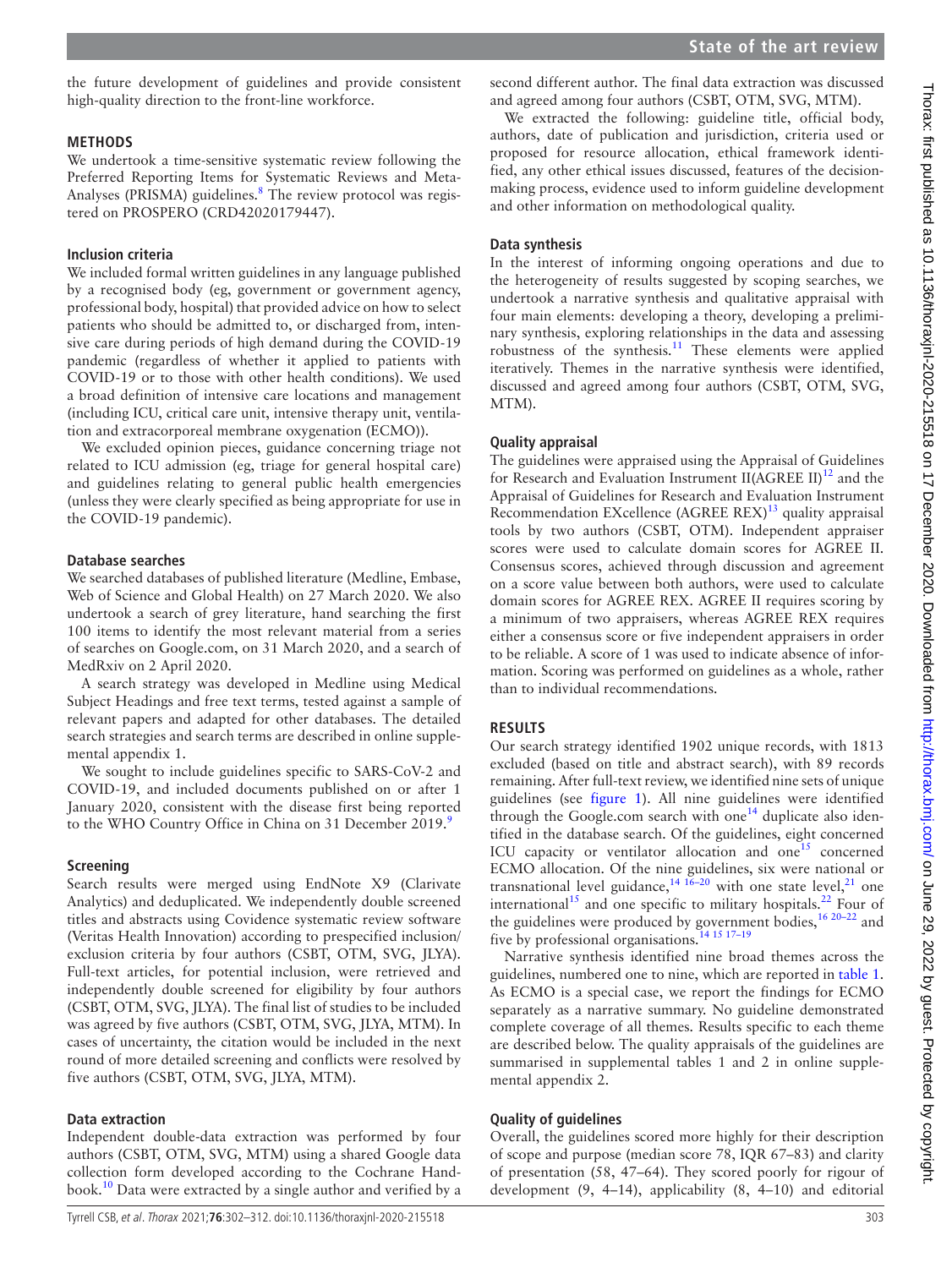

**Figure 1** Preferred Reporting Items for Systematic Reviews and Meta-Analyses (PRISMA) flow diagram.[41](#page-10-2) ICU, intensive care unit.

independence (8, 8–8). All but one guideline scored 50% or less for clinical applicability (28, 28–39), values and preferences (25, 17–38) and ease of implementation (25, 25–33). The level of stakeholder involvement varied between the guidelines (33, 25–42). None of the guidelines scored highly across all domains and the range of scores across the domains varied markedly. The agreement between appraisers for AGREE II scoring varied between 65% and 83%.

#### **Extracorporeal membrane oxygenation**

Four guidelines make reference to the use of ECMO.<sup>[14 15 17 19](#page-9-11)</sup> The Extracorporeal Life Support Organization (ELSO) guidance prioritises ECMO for younger patients with only minor comorbidities and healthcare workers.<sup>15</sup> The exclusion criteria include significant comorbidities and patients who have been mechanically ventilated for more than 7days. They do not include renal failure. De-escalation is recommended when there has been no recovery in lung or cardiac function after approximately 21 days.[15](#page-9-12) The ELSO guidance states that use of ECMO should be rare for patients with advanced age<sup>15</sup> and, similarly, the Belgian guidance suggests it should not be used for care home residents.<sup>17</sup> Recognising that it is resource intensive, the Swiss and Italian guidelines recommend starting ECMO only after careful consideration.<sup>[14 19](#page-9-11)</sup>

#### <span id="page-2-0"></span>**Development of guidelines**

Seven of the guidelines had been developed de novo, but two guidelines were adapted from existing pandemic or emergency guidelines.<sup>[14 21](#page-9-11)</sup> Limited information was provided on the process for developing the guidelines, although there were exceptions. The UK guideline involved evidence review and rapid consul-tation.<sup>[16](#page-9-13)</sup> The Swiss guideline was based on pandemic guidance, adapted by four experts, reviewed by an ethics committee and ratified by professional bodies for medicine and intensive care.<sup>[14](#page-9-11)</sup> Based on the author list, most guidelines appeared to be written by a panel of experts.<sup>14 17-19 21 22</sup> None of the guidelines reported systematically reviewing evidence and limited reference tended to be made to empirical evidence that underlaid the guidance. However, there were exceptions, such as the Swiss guideline which referenced increasing age as being associated with a worsening prognosis when discussing the use of age as an admission criterion[.14](#page-9-11)

#### **Ethical frameworks and principles**

Most guidelines highlighted the importance of ethical frameworks and distributive justice in making decisions around the allocation of limited resources. In all the guidelines the preferred justifying principle for allocating intensive care resources when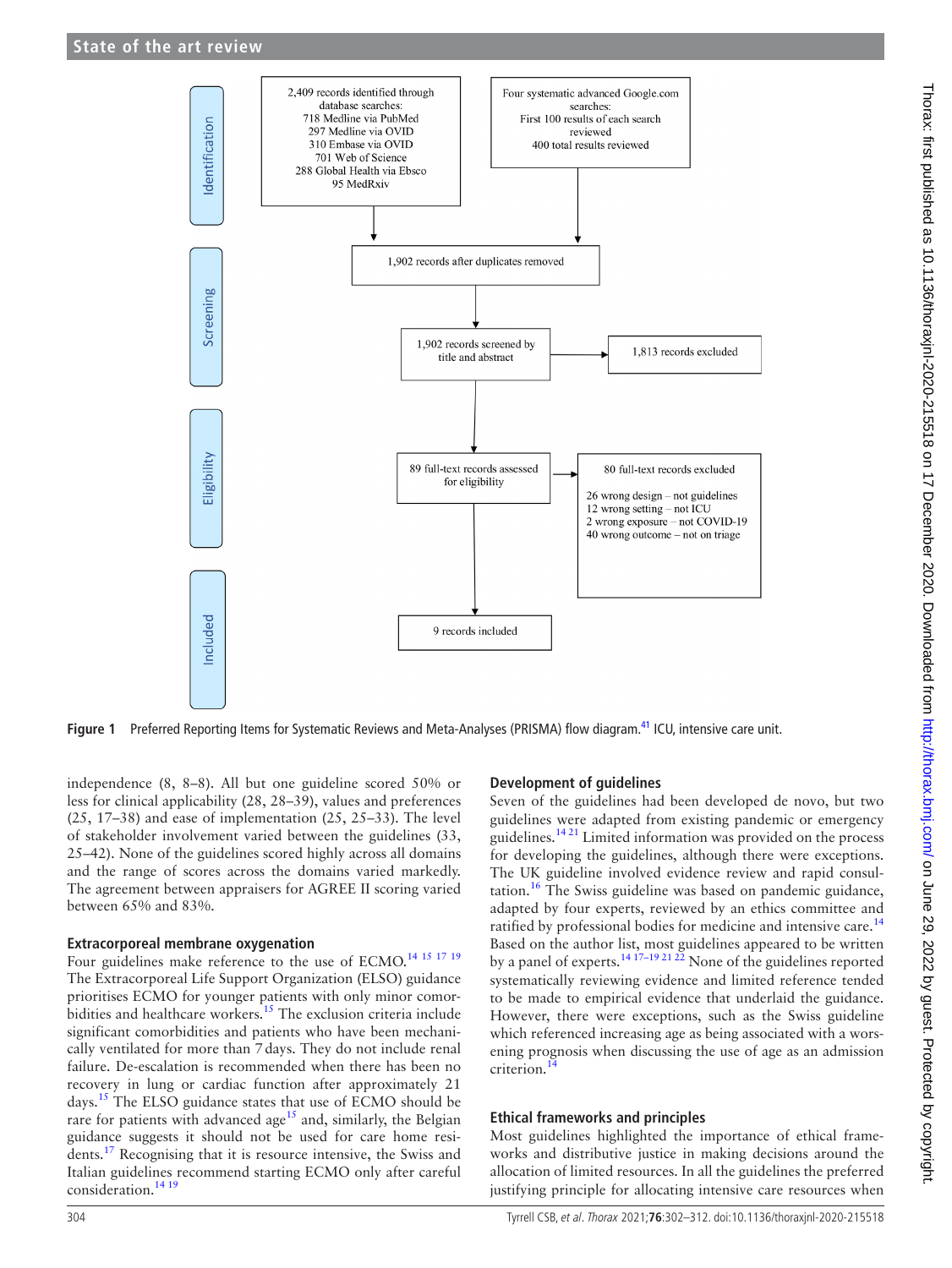<span id="page-3-0"></span>

|                                                                                                                                                     | 9. Communication of<br>decision                | Not discussed                                                                                                                                                                                                                                                       | and obtain their wishes.<br>decisions with patients<br>Yes. Communicate                                                                                                                                                                                              | patients and relatives.<br>transparent decision-<br>making process with<br>Yes. Shared and                                                                                  | communication with<br>patient and family.<br>Yes. Open                                                                                                                                                                                                                    | Providers should avoid<br>discussing rationing of<br>care at the bedside.                                                                                                                                            |
|-----------------------------------------------------------------------------------------------------------------------------------------------------|------------------------------------------------|---------------------------------------------------------------------------------------------------------------------------------------------------------------------------------------------------------------------------------------------------------------------|----------------------------------------------------------------------------------------------------------------------------------------------------------------------------------------------------------------------------------------------------------------------|-----------------------------------------------------------------------------------------------------------------------------------------------------------------------------|---------------------------------------------------------------------------------------------------------------------------------------------------------------------------------------------------------------------------------------------------------------------------|----------------------------------------------------------------------------------------------------------------------------------------------------------------------------------------------------------------------|
|                                                                                                                                                     | 8. Decision-making<br>processes and<br>support | scrutinised by a 'review<br>individual patients, and<br>resource allocation for<br>Triage team (medically<br>of treating doctor) will<br>led and independent<br>its decision-making<br>make decisions on<br>committee'.                                             | opinion for challenging<br>care-suggests second<br>to support healthcare<br>systems put in place<br>cases. Recommends<br>responsibility is for<br>workers to debrief.<br>doctors managing<br>Decision-making                                                         | responsible for decision-<br>decision-making with<br>Treating clinician<br>making. Shared<br>other clinicians.                                                              | making triage decisions.<br>doctors in consultation.<br>Psychological support<br>made by two or three<br>offered to clinicians<br>prioritise treatment<br>Decision to deny or<br>Keep register of all<br>triage decisions.                                                | Not discussed.                                                                                                                                                                                                       |
|                                                                                                                                                     | healthcare system<br>7. Equality across        | care facilities would not<br>care triage guidelines.<br>be subjected to acute<br>ventilators in chronic<br>Uniform policies are<br>Yes. Patients using<br>required to avoid<br>inequalities.                                                                        | thresholds locally based<br>on local capacity and<br>Partially-principles<br>anticipate different<br>established but<br>demand.                                                                                                                                      | of senior intensive care<br>making is at discretion<br>across all jurisdictions,<br>the ultimate decision-<br>criteria should apply<br>Yes. While similar<br>medical staff. | Not explicitly discussed.<br>Each hospital drafts<br>their own ethical<br>guideline.                                                                                                                                                                                      | criteria and implement<br>should have their own<br>based on their own<br>Yes. Each hospital<br>resources.                                                                                                            |
| Summary of guidelines for allocating limited intensive care resources during the COVID-19 pandemic during periods of high demand for intensive care | 6. Equality across<br>conditions               | Not discussed                                                                                                                                                                                                                                                       | Yes.                                                                                                                                                                                                                                                                 | Yes.                                                                                                                                                                        | Yes.                                                                                                                                                                                                                                                                      | Not discussed.                                                                                                                                                                                                       |
|                                                                                                                                                     | 5. Criteria for<br>discharge                   | Yes. Reassess every 48<br>hours, with step down<br>if exclusion criteria<br>are met.                                                                                                                                                                                | decisions should not be<br>No explicit criteria,<br>but de-escalation<br>postponed.                                                                                                                                                                                  | Not discussed.                                                                                                                                                              | Not discussed.                                                                                                                                                                                                                                                            | Not discussed.                                                                                                                                                                                                       |
|                                                                                                                                                     | 4. Criteria adapt as<br>demand changes         | Yes. Hospitals should<br>adapt based on<br>resources.                                                                                                                                                                                                               | be flexible and locally<br>resource availability.<br>Yes. Criteria need to<br>adapted based on                                                                                                                                                                       | living document that<br>Yes, described as 'a<br>will be continually<br>revised'.                                                                                            | Not discussed.                                                                                                                                                                                                                                                            | having different criteria<br>for different levels of<br>Yes. Recommends<br>capacity/need.                                                                                                                            |
|                                                                                                                                                     | 3. Criteria for<br>admission                   | by dinical judgement or<br>survivability determined<br>formal means (eg, SOFA<br>metastatic disease with<br>severe conditions (eg,<br>exclusion criteria for<br>poor prognosis, end-<br>stage organ failure)<br>Additional explicit<br>Primarily medical<br>score). | Age (with possible<br>functional status.<br>comorbidities;<br>upper limit);                                                                                                                                                                                          | likelihood of response<br>Probable outcome<br>condition; burden<br>of ICU treatment;<br>of the patient's<br>comorbidities;<br>to treatment.                                 | life-limiting conditions);<br>Frailty Score); cognitive<br>patients; comorbidities<br>impairment in elderly<br>(particularly severe or<br>Probable outcome of<br>age alone should not<br>patients (eg, Clinical<br>patient's condition;<br>frailty in elderly<br>be used. | Age and comorbidities<br>form of) care for older<br>Each hospital should<br>for provision of (any<br>admission/exclusion<br>plan regarding ICU<br>should be a factor<br>provide a specific<br>patients.<br>criteria. |
|                                                                                                                                                     | 2. Ethical Framework                           | maximising lives saved.<br>allocation should be at<br>For patients of similar<br>random or first come,<br>risk-benefit category,<br>Not explicitly stated,<br>but emphasises<br>first served.                                                                       | served during resource<br>Maximise benefits for<br>using first come, first<br>the greatest number<br>of people. Discusses<br>possible need of<br>saturation.                                                                                                         | maximising lives saved.<br>Not explicitly stated,<br>but emphasises                                                                                                         | maximising lives saved.<br>but emphasises                                                                                                                                                                                                                                 |                                                                                                                                                                                                                      |
|                                                                                                                                                     | guidelines process<br>1. Development of        | panel (doctors, hospital<br>few adaptations for<br>produced by expert<br>Based on guidance<br>officials) in 2013-<br>managers, state<br>COVID-19.                                                                                                                   | Not stated. Written by<br>panel of experts.                                                                                                                                                                                                                          | guidelines drawing on<br>previous experience<br>Consensus-based<br>and literature.                                                                                          | Not stated. Written by a Not explicitly stated,<br>panel of experts.                                                                                                                                                                                                      | Not stated. Written by a Not discussed.<br>panel of experts.                                                                                                                                                         |
|                                                                                                                                                     | Area                                           | Kansas, USA                                                                                                                                                                                                                                                         | Italy                                                                                                                                                                                                                                                                | Australia and New<br><b>Zealand</b>                                                                                                                                         | Belgium                                                                                                                                                                                                                                                                   | US military hospitals                                                                                                                                                                                                |
| Table 1                                                                                                                                             | Guideline                                      | Health and Environment<br>Kansas Department for<br>Toolkit for COVID-19<br>$(28$ February $2020)^2$                                                                                                                                                                 | Anaesthesia, Analgesia<br>limited circumstances<br>exceptional resource-<br>and Intensive Care<br>(16 March 2020) <sup>19</sup><br>recommendations<br>for the allocation<br>Italian Society of<br>of intensive care<br>Clinical ethics<br>treatments in<br>(SIAARTI) | Care Society COVID-19<br>New Zealand Intensive<br>The Australian and<br>(16 March 2020) <sup>18</sup><br>Guidelines v1                                                      | Society of Intensive Care<br>critical care during the<br>advice by the Belgian<br>COVID-19 pandemic:<br>(18 March 2020) <sup>17</sup><br>proportionality of<br>Ethical principles<br>concerning<br>Medicine                                                               | Department of Defense<br>management guide<br>(23 March 2020) $^2$<br>COVID-19 practice                                                                                                                               |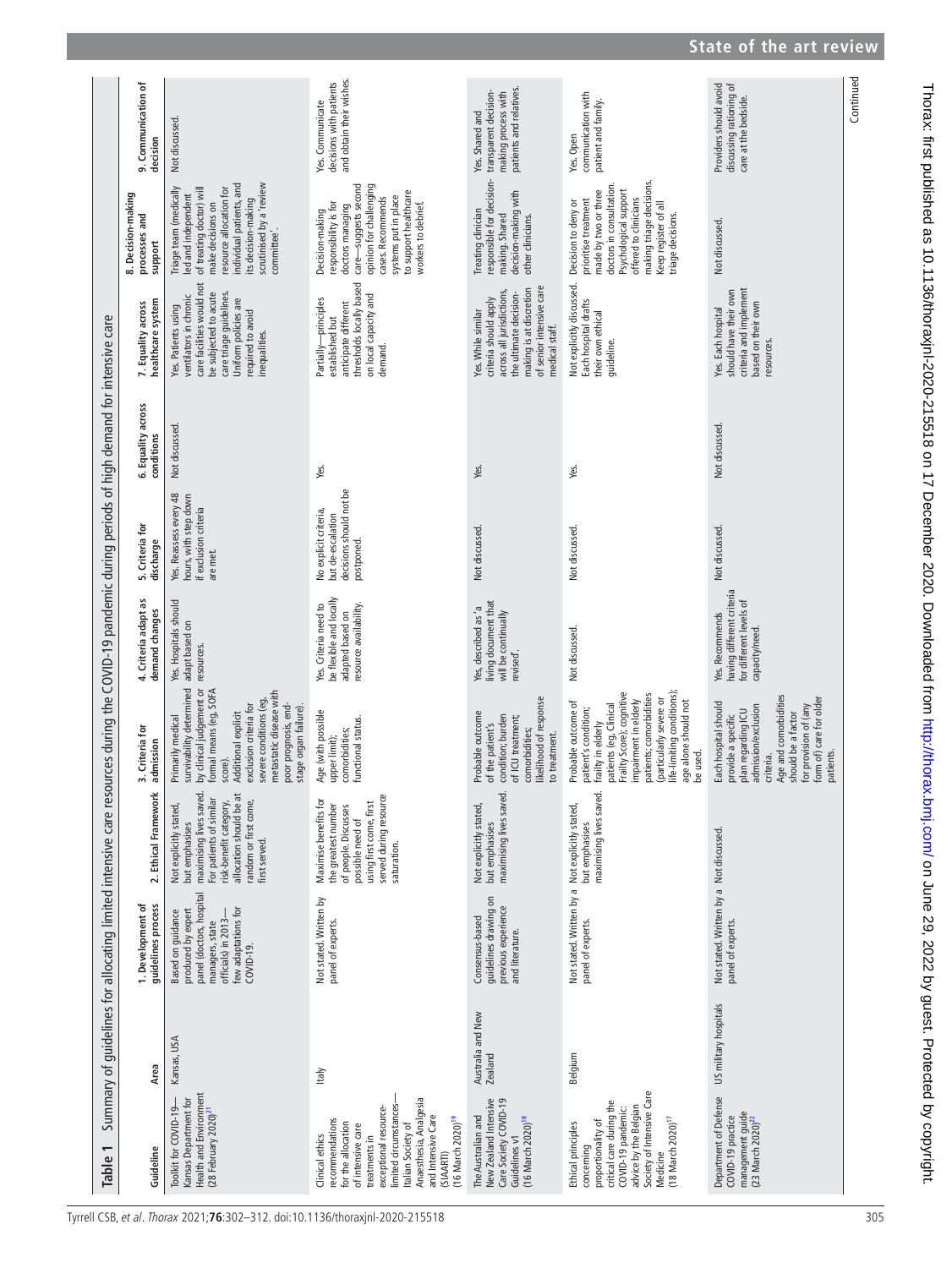| Continued<br>Table 1                                                                                                                                               |                                                                      |                                                                                                                                                                                                      |                                                                                                                                                       |                                                                                                                                                                                                                                                                                                                           |                                                                                                               |                                                                                                                                       |                                  |                                                                                                                                                                                                       |                                                                                                                                                                                                                                           |                                                                                           |
|--------------------------------------------------------------------------------------------------------------------------------------------------------------------|----------------------------------------------------------------------|------------------------------------------------------------------------------------------------------------------------------------------------------------------------------------------------------|-------------------------------------------------------------------------------------------------------------------------------------------------------|---------------------------------------------------------------------------------------------------------------------------------------------------------------------------------------------------------------------------------------------------------------------------------------------------------------------------|---------------------------------------------------------------------------------------------------------------|---------------------------------------------------------------------------------------------------------------------------------------|----------------------------------|-------------------------------------------------------------------------------------------------------------------------------------------------------------------------------------------------------|-------------------------------------------------------------------------------------------------------------------------------------------------------------------------------------------------------------------------------------------|-------------------------------------------------------------------------------------------|
| Guideline                                                                                                                                                          | Area                                                                 | guidelines process<br>1. Development of                                                                                                                                                              | 2. Ethical Framework                                                                                                                                  | 3. Criteria for<br>admission                                                                                                                                                                                                                                                                                              | 4. Criteria adapt as<br>demand changes                                                                        | 5. Criteria for<br>discharge                                                                                                          | 6. Equality across<br>conditions | healthcare system<br>7. Equality across                                                                                                                                                               | 8. Decision-making<br>processes and<br>support                                                                                                                                                                                            | 9. Communication of<br>decision                                                           |
| resource scarcity-Swiss<br>care treatment under<br>COVID-19 pandemic:<br>Academy of Medical<br>triage for intensive<br>(24 March 2020) <sup>14</sup><br>Sciences   | Switzerland                                                          | bodies for medicine and healthcare<br>ratified by professional<br>pandemic guidelines.<br>experts, reviewed by<br><b>Based on previous</b><br>ethics committee,<br>Adapted by four<br>ntensive care. | Maximising lives saved<br>is a decisive factor for<br>importance of equity<br>purposes of triage.<br>Acknowledges<br>and protecting<br>professionals. | criteria given, primarily<br>life-limiting underlying<br>Patients who are most<br>conditions; when no<br>ICU beds available,<br>years, regardless of<br>conditions and any<br>likely to survive to<br>underlying health.<br>Specific exclusion<br>patient aged >85<br>related to severe<br>a broader set of<br>discharge. | availability: (A) capacity<br>limited, (B) no beds<br>Iwo sets of criteria<br>for different bed<br>available. | clinical discontinuation<br>48 hours with specific<br>Yes. Reassess every<br>criteria given.                                          | Yes.                             | Yes. Uniform criteria<br>across the country.                                                                                                                                                          | which may include input transparent.<br>Decisions to be made by<br>responsibility. Deviation<br>from guidance possible<br>multidisciplinary team,<br>senior clinician takes<br>from ethicists. Most<br>but must be clearly<br>stated why. | discussed but must be<br>Not explicitly                                                   |
| Institute for Health and<br>Care Excellence (NICE)<br>guideline: critical care<br>in adults-National<br>(27 March 2020) <sup>16</sup><br>COVID-19 rapid            | $\leq$                                                               | international guidance,<br>advice from specialists<br>and a rapid guideline<br>existing national and<br>Developed using<br>process.                                                                  | Not stated.                                                                                                                                           | Score or individualised<br>assessment of frailty if<br>score not appropriate)<br>comorbidities; patient<br>(using Clinical Frailty<br><b>Based on likelihood</b><br>of recovery. Frailty<br>wishes.                                                                                                                       | Not discussed.                                                                                                | regular review and stop<br>No explicit criteria but<br>acknowledge need for<br>when not achieving<br>outcomes.                        | Yes.                             | National Health Service.<br>critical care within the<br>patients between units<br>resources and transfer<br>Yes. Hospitals should<br>n other hospitals to<br>ensure best use of<br>discuss sharing of | making is by the critical<br>Not explicit. Decision-<br>care team.                                                                                                                                                                        | shared decision-making<br>patient and family and<br>communication with<br>Encourages open |
| practice guidelines on<br>patients-Ministry of<br>COVID-19 suspected<br>Provisional clinical<br>[31 March 2020) <sup>20</sup><br>Health Sri Lanka<br>and confirmed | Sri Lanka                                                            | Not stated. Written by a Not stated. Appears<br>panel of experts.                                                                                                                                    | to suggest prioritising<br>saving lives.                                                                                                              | adequate physiological<br>ICU admission defined<br>potentially reversible<br>reserve; and goals of<br>which are: acute and<br>than triage criteria,<br>organ dysfunction;<br>Admission rather                                                                                                                             | Not discussed.                                                                                                | down to ensure ICU not<br>physiological reserve<br>or comorbidities are<br>Patients with poor<br>prioritised for step<br>overwhelmed. | patients with COVID-19.          | No. Guidance specific to Not explicitly discussed,<br>but guidance is<br>hational                                                                                                                     | Decision made by senior Not discussed.<br>member of intensive<br>care team.                                                                                                                                                               |                                                                                           |
|                                                                                                                                                                    | ICU, intensive care unit; SOFA, Sequential Organ Failure Assessment. |                                                                                                                                                                                                      |                                                                                                                                                       |                                                                                                                                                                                                                                                                                                                           |                                                                                                               |                                                                                                                                       |                                  |                                                                                                                                                                                                       |                                                                                                                                                                                                                                           |                                                                                           |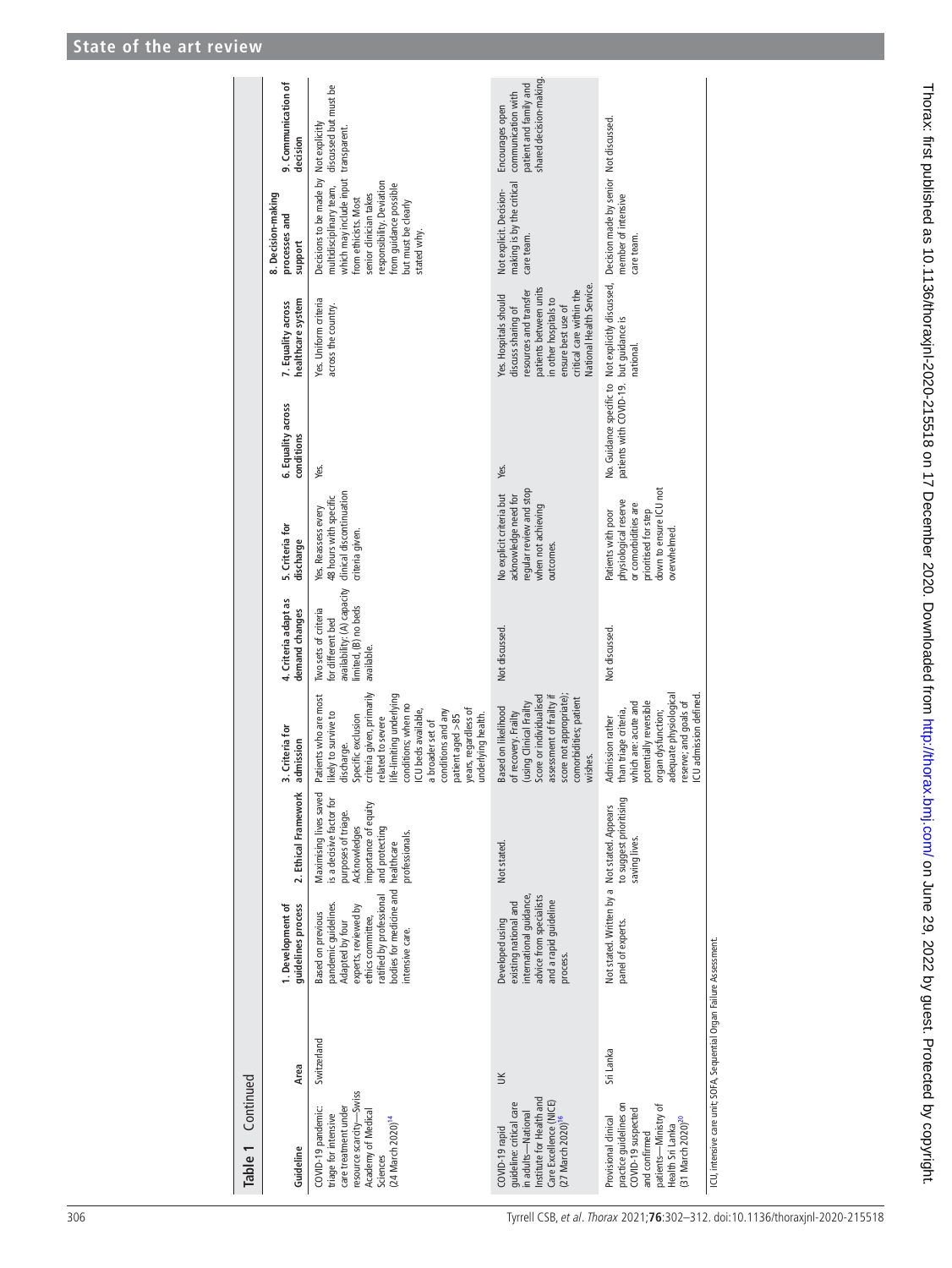there is insufficient capacity was utility, with some guidelines showing a clear link between the stated ethical framework and the choice of triage criteria for allocating resources. The phrasing of this principle varied, for example, 'the greatest benefit to the greatest number of patients', $14 \frac{19}{20}$  or the 'greatest life expec-tancy and chance of therapeutic success<sup>[19](#page-9-15)</sup> and 'prioritising patients who will benefit from ICU admission'.<sup>[20](#page-9-17)</sup>

Other ethical considerations were also given priority, notably a form of egalitarianism (either random allocation $21$  or first come, first served<sup>19 21</sup>), but were only recommended as a secondtier means to allocate resources among patients with equal clinical need or prognosis. However, the Swiss guidance specifically stated that, 'lotteries' and first come, first served principles should never be applied.<sup>[14](#page-9-11)</sup> Some guidelines give weight to other ethical and legal considerations. For example, the Swiss guidance states that available resources should be allocated irrespective of age, sex, residence, nationality, religious affiliation, social or insurance status, or chronic disability, in keeping with Swiss  $law<sup>14</sup>$  $law<sup>14</sup>$  $law<sup>14</sup>$ 

#### **Criteria for admission**

A range of criteria were suggested to inform decisions about who should be admitted to ICU: likelihood of survival, assessment scores, comorbidities, and age. All the guidelines agreed that elements of these factors should be used in combination in decision-making. Often these factors were presented as criteria for doctors to consider without clear guidance on their relative importance nor on how they should be used in practice.<sup>16-19 22</sup> In contrast, some guidance was very proscriptive (ie, Switzerland,<sup>[14](#page-9-11)</sup> Kansas $^{21}$  $^{21}$  $^{21}$  and Sri Lanka $^{20}$  $^{20}$  $^{20}$ ).

#### Likelihood of survival

The likely outcome and survivability of ICU interventions are used as admission criteria in several guidelines.[16–18 20 21](#page-9-13) The Belgian guidance states that the absence of chronic organ dysfunction, absence of comorbidities, and high quality of life or functional status prior to admission are likely to lead to better outcomes.<sup>17</sup> The Kansas<sup>[21](#page-10-0)</sup> guideline recommends that short-term survival, either estimated by clinical judgement or objectively assessed with a scoring system, should be the primary means to allocate ICU beds.

#### Assessment scores

The Sequential Organ Failure Assessment (SOFA) scoring system for adults and the Paediatric Logistic Organ Dysfunction score for children are used in the  $Kansas<sup>21</sup>$  guideline. Score values are ascribed to prioritisation categories (low, intermediate, or high). The Belgian<sup>17</sup> and UK<sup>[16](#page-9-13)</sup> guidelines also advocate the use of an assessment score, the Clinical Frailty Score, to formally assess frailty. However, they state that the score should be used 'as part of a holistic assessment'<sup>16</sup> and 'taken into account',<sup>[17](#page-9-14)</sup> without providing details on how the score should be used in practice or the wider assessment in which the score should be used. For example, the UK guideline recommends that intensive care teams be involved in discussions about ICU admission for patients scoring less than 5 and also more than  $5<sup>16</sup>$  $5<sup>16</sup>$  $5<sup>16</sup>$  making it unclear how the score affects management.

#### Comorbidities

All guidelines suggest that admission criteria include comorbidities, and some detail specifically which comorbidities should restrict admission to ICU. The Swiss guideline<sup>[14](#page-9-11)</sup> has two lists of severe comorbidities that exclude admission, one for when beds are available, and one for when no beds are available (see [table](#page-5-0) 2). The Kansas<sup>21</sup> guideline also provides a similar list of comorbidities intended to exclude patients with a short life expectancy, irrespective of COVID-19 infection.

#### Age

The majority of guidelines state or imply that age on its own should not be used in triage criteria.<sup>14 17</sup> <sup>19</sup> <sup>21</sup> <sup>22</sup> Three discuss the use of age but only when integrated with other clinical parameters.<sup>[14 17 19](#page-9-11)</sup> In contrast, the Italian<sup>19</sup> guidelines suggest that an upper age limit for admission to ICU may need to be set, if resources become significantly limited. The Swiss $^{14}$  guideline, while recognising a legal duty to not discriminate on the basis of age, recommends an upper age limit of 85 years for ICU admissions if there are no ICU beds available, as survival for older people tends to be poor, and the stated aim is to maximise the number of lives saved. Kansas and Switzerland also both have upper age limits for people with comorbidities (eg, Switzerland, $14$  75 years for people with significant liver cirrhosis,

<span id="page-5-0"></span>

| Stage A: when beds are available exclusion criteria for ICU admission<br>include any one of:                                                                                     | Stage B: when no beds are available exclusion criteria for ICU admission include any<br>one of:                                                                          |  |  |  |
|----------------------------------------------------------------------------------------------------------------------------------------------------------------------------------|--------------------------------------------------------------------------------------------------------------------------------------------------------------------------|--|--|--|
| Severe and irreversible neurological conditions                                                                                                                                  | Severe cerebral deficits after stroke                                                                                                                                    |  |  |  |
| NYHA class IV heart failure                                                                                                                                                      | NYHA class III or IV heart failure                                                                                                                                       |  |  |  |
| COPD GOLD grade 4 group D                                                                                                                                                        | COPD GOLD grade 4 group D or COPD groups A-D with either FEV, <25% or cor pulmonale<br>or home oxygen therapy (long-term oxygen therapy)                                 |  |  |  |
| Liver cirrhosis with Child-Pugh score >8                                                                                                                                         | Liver cirrhosis with refractory ascites or encephalopathy > stage I                                                                                                      |  |  |  |
| Severe dementia                                                                                                                                                                  | Moderate confirmed dementia                                                                                                                                              |  |  |  |
| Malignant disease with $<$ 12 months' life expectancy                                                                                                                            | Severe burns (>40% of total body surface area affected) with inhalation injury                                                                                           |  |  |  |
| End-stage neurodegenerative diseases                                                                                                                                             | Stage V chronic kidney disease (KDIGO)                                                                                                                                   |  |  |  |
| Severe circulatory failure                                                                                                                                                       | Age $>85$ years                                                                                                                                                          |  |  |  |
| Cardiac arrests which are unwitnessed, recurrent or with no return of spontaneous<br>circulation                                                                                 | Age >75 years and at least one criterion (liver cirrhosis, stage III chronic kidney disease<br>(KDIGO), NYHA class $>1$ heart failure, estimated survival $<$ 24 months) |  |  |  |
| Treatment resistant despite increased vasoactive therapy                                                                                                                         |                                                                                                                                                                          |  |  |  |
| Estimated survival <12 months                                                                                                                                                    |                                                                                                                                                                          |  |  |  |
| COPD, Chronic Obstructive Pulmonary Disease: FFV1, Forced expiratory volume in 1 second: GOLD, Global Initiative for Chronic Obstructive Lung Disease: ICU, intensive care unit: |                                                                                                                                                                          |  |  |  |

COPD, Chronic Obstructive Pulmonary Disease; FEV1, Forced expiratory volume in 1 second; GOLD, Global Initiative for Chronic Obstructive Lung Disease; ICU, intensive care unit; KDIGO, Kidney Disease Improving Global Outcomes; NYHA, New York Heart Association functional classification of heart failure.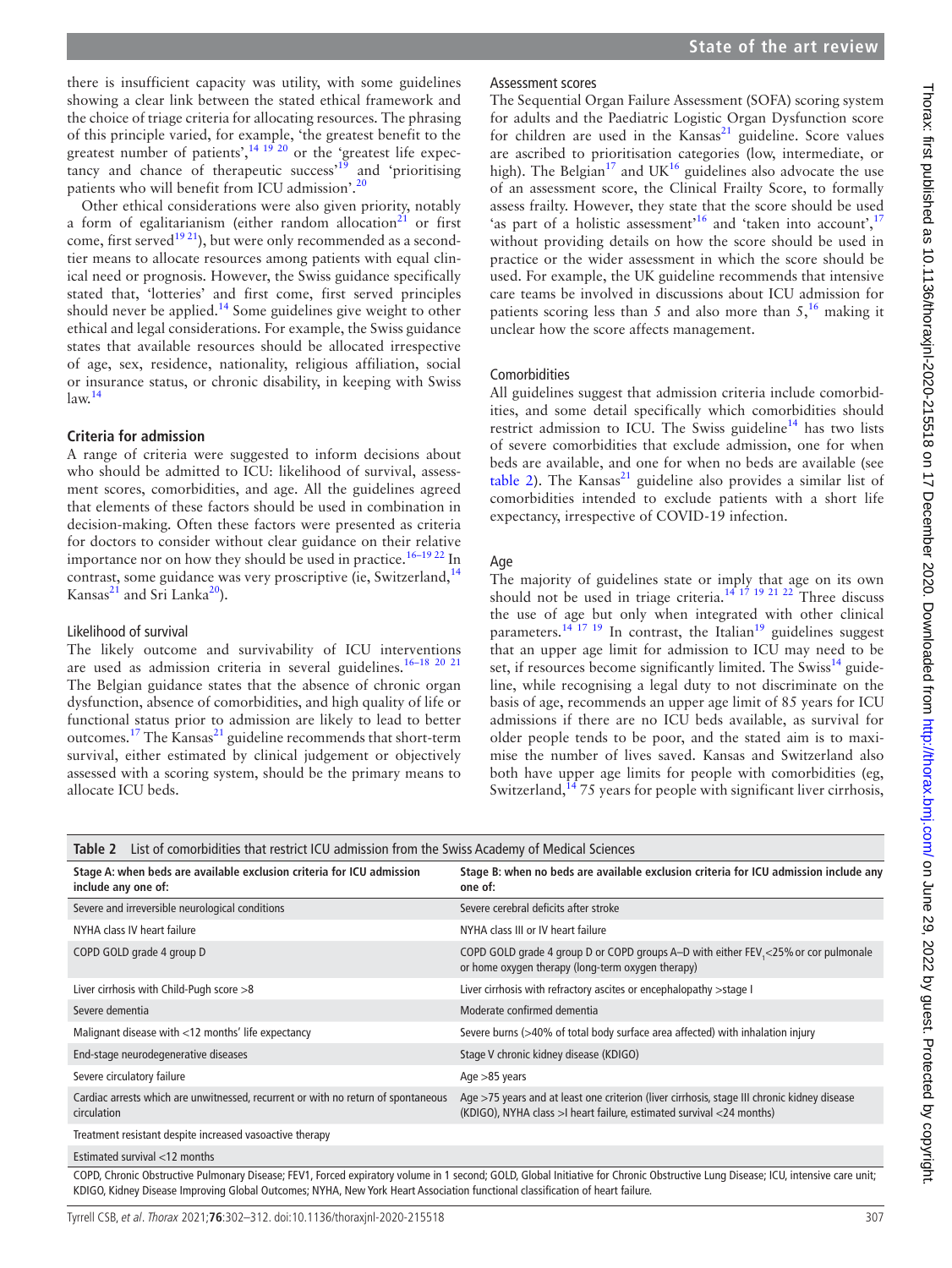# **Box 1 Factors to consider when developing guidelines for managing intensive care admissions during the COVID-19 pandemic**

#### <span id="page-6-0"></span>Ethical principles

 $\triangleright$  Use an underlying ethical framework on which to build your guidelines. The most common framework used was maximising lives saved (the principle of utility).

#### Admission criteria

- ► Consider using specific ICU admission criteria when there are insufficient beds to meet demands.
- ► The most common admission criteria used were: likelihood of survival (eg, using SOFA or PELOD score), comorbidities, frailty (eg, using CFS score), age. These are often used in combination to aid clinical judgement.

#### Discharge criteria

- ► Consider using specific ICU discharge criteria and regularly review patient progress, for example, every 48 hours. This ensures ICU resources are available to those most likely to benefit.
- ► The most common discharge criteria used were: no improvement and/or deterioration in condition, for example, cardiac arrest during ICU stay or significant organ failure.
- ► Consider provision of appropriate care, including palliation, for those discharged from ICU.

#### Adaptability

 $\blacktriangleright$  Ensure the quidelines are able to adapt to the changing demand and supply of ICU resources during the pandemic. For example, some admission criteria become more stringent as the number of ICU beds decreases.

Equality between COVID-19 and other health conditions

► Define if the guidelines apply to patients with COVID-19 and/ or to patients with other health conditions requiring ICU admission. Most guidelines suggest that all patients should be subject to the same criteria.

Equality across healthcare systems

- ► Define the scope of the guidelines as local, for example, a hospital system, regional, or national.
- ► There should be equality in treatment, triage process, and access to care across a healthcare system. There should be fair allocation of resources irrespective of gender, ethnicity, nationality, religion, age, social status, or disability. Hospitals should consider facilitating the sharing of resources.

Responsible officer for decision-making

- $\triangleright$  Define who is responsible for the decisions made, that is, the triage team, admitting clinician, or most senior clinician. Healthcare systems should provide oversight for triage decisions.
- $\triangleright$  Consider the need for shared decision-making among treating clinicians or the use of multidisciplinary triage teams.
- ► Multidisciplinary triage teams should include ICU specialists, respiratory specialists, ethicists, medicolegal representatives, and those with triage training. Having both an intensivist and a non-intensivist clinician is beneficial as together they can estimate the probability of a good outcome with and without intensive care.

Continued

# **Box 1 Continued**

► Document decisions and consider providing an appeals process for when guidance is not followed.

#### Communication and transparency

- ► The decision-making process should be transparent to all healthcare professionals, patients, and families. ICU admission should be discussed with patients and families, outlining the risks and benefits, and obtaining patient wishes.
- ► Guidelines should be developed with public consultation, be widely disseminated and, preferably, be prepared in advance.

#### **Technology**

► Consider the use of wearable and smartphone devices. Telemedicine can be used for rapid and remote clinical assessment. Rapid access to prognostic information, expert opinion or data analytics on which to base assessments can improve decision-making and resource allocation.

CFS, Clinical Frailty Score; ICU, intensive care unit; PELOD, Paediatric Logistic Organ Dysfunction; SOFA, Sequential Organ Failure Assessment.

kidney disease, or heart failure; Kansas, $21$  60 years for major burn injuries).

# **Adaptation of criteria**

The majority of guidelines acknowledge and agree on the need for adapting ICU admission and discharge criteria as the pandemic evolves and available resources change.[14 18 19 21 22](#page-9-11) For example, the Swiss guideline states that criteria should become more strin-gent as capacity becomes more limited.<sup>[14](#page-9-11)</sup> Similarly, some guidelines are expected to evolve or be revised over time.<sup>16 18 21</sup> For example, those from Australia and New Zealand describe the guideline as a 'living document' that will be revised frequently<sup>[18](#page-9-16)</sup> and the UK guideline states that the document will be updated as 'knowledge base and expert experience develops'[.16](#page-9-13)

# **Criteria for discharge**

Most guidelines provide guidance or criteria for discharging patients from ICU and recognise the importance of considering, who is admitted and who is likely to be discharged from ICU, for the efficient use of resources.<sup>[14 16 19–21](#page-9-11)</sup> The guidance varies in its levels of proscription. For example, in order for ICU admission to continue, the Swiss guidance requires that every 48 hours a patient show stabilisation or improvement of haemodynamics, oxygenation, ventilation, or underlying organ dysfunction.<sup>[14](#page-9-11)</sup> This is to ensure that the patient is benefiting from intensive care. Furthermore, it provides criteria that would indicate continued admission would be of little or no benefit, for example, cardiac arrest during ICU stay or significant organ failure. In contrast, the UK guideline suggests a need for regular review, with a view to discharge, but provides no specific criteria for discharge.<sup>[16](#page-9-13)</sup>

Trials of ICU care are discussed in the Sri Lankan and Italian guidelines and if patients are unable to show improvement, they recommend that their ICU care should be discontinued.<sup>19 20</sup> The Kansas guideline specifies that a patient's use of scarce life-saving resources should be reviewed by a triage team daily, and that they should continue to receive the resources unless or until they meet defined exclusion criteria.<sup>[21](#page-10-0)</sup>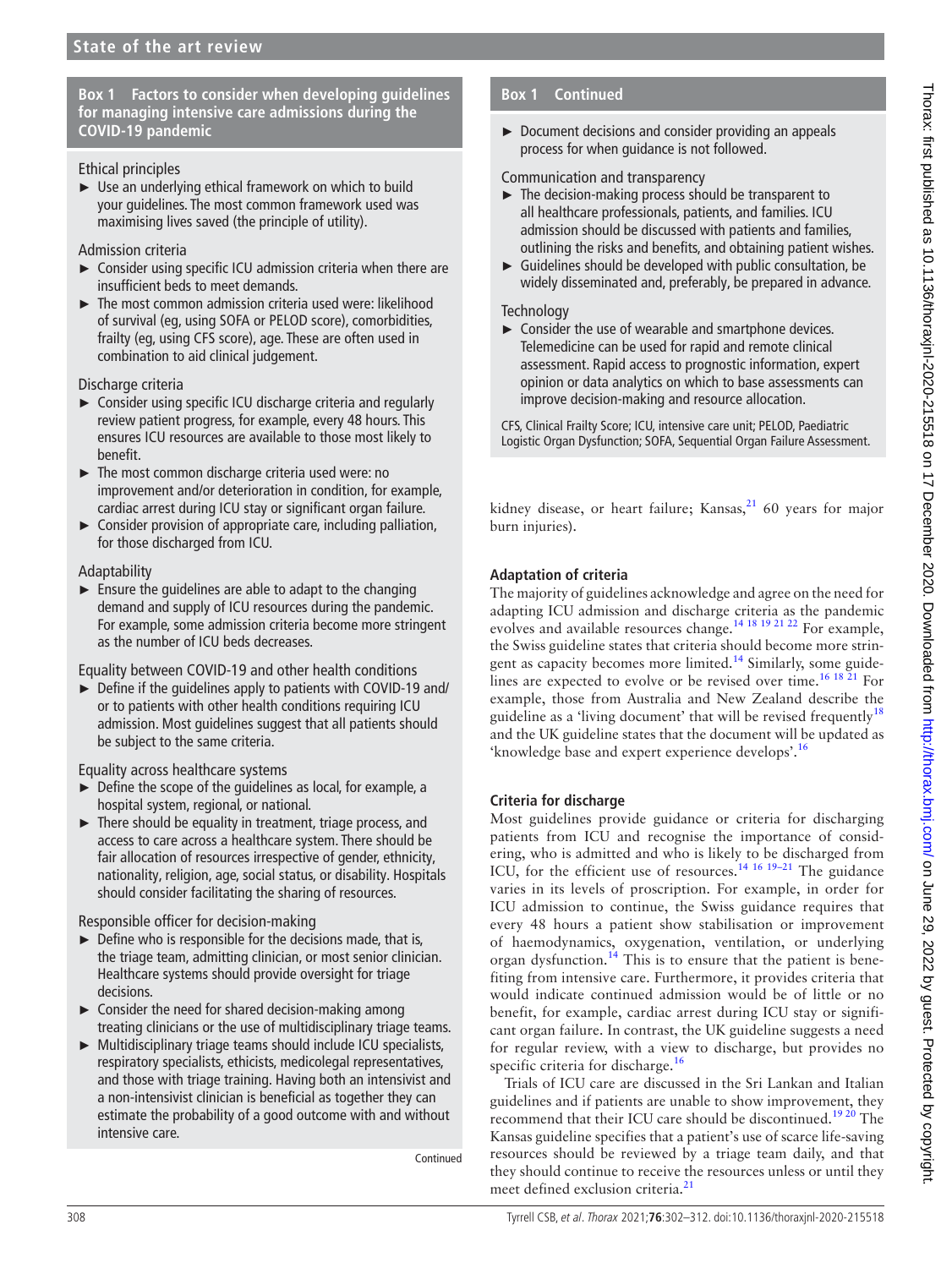# Thorax: first published as 10.1136/thoraxjnl-2020-215518 on 17 December 2020. Downloaded from lom <http://thorax.bmj.com/> on June 29, 2022 by guest. Protected by copyright. Thorax: first published as 10.1136/thoraxjnl-2020-215518 on 17 December 2020. Downloaded from http://thorax.bmj.com/ on June 29, 2022 by guest. Protected by copyright

# **Equality between COVID-19 and other health conditions**

Five guidelines state that the same criteria should be applied to patients with COVID-19 and patients with other health condi-tions, during the pandemic.<sup>[14 16–19](#page-9-11)</sup> Most guidelines describe the need to reduce elective procedures and non-urgent hospital care, in order to redirect resources to more urgent and COVID-19 related care, and facilitate increases in capacity.<sup>14 17 18 20-22</sup>

#### **Equality across healthcare systems**

Several guidelines state the importance of uniform policies and ICU admission criteria to avoid variations between facilities; across a health system or country.<sup>14 18 21</sup> Conversely, the US guideline for military hospitals specifies that each hospital should provide its own ICU admission criteria based on resources available.<sup>22</sup> The Belgian guidance also recommends that each hospital should have its own ethical guideline.<sup>[17](#page-9-14)</sup> The Kansas guideline recommends that ventilated patients in chronic care facilities should not be subjected to acute care triage guidelines, unless such patients require transfer to an acute facility. $21$ 

#### **Decision-making processes and support**

Most guidelines agree that triage decisions should be made in consultation with colleagues. Two guidelines recommend that hospitals should have a multidisciplinary 'triage team', independent of the clinical team, that is responsible for making triage decisions[.14 21](#page-9-11) Where decision-making is left to the treating clinician, it is recommended that they consult with other colleagues in order to share the decision-making process, $17-19$  recognising the emotional burden of such decisions.<sup>[19](#page-9-15)</sup> Several guidelines state that ICU clinicians are the primary decision makers with respect to the provision of ICU treatments,<sup>14 16 18 20</sup> and that the most senior should take overall responsibility.<sup>14</sup> It was recommended that all triage decisions should be fully documented.<sup>14 16-19</sup>

#### **Communication of decisions**

Guidelines highlight the importance of ensuring that the decision-making process is transparent and that families should be guided through the process.<sup>[14 16 18 19](#page-9-11)</sup> The UK and Italian guidelines specify the significance of discussing ICU admission with patients, families and carers, outlining the risks and benefits[.16 19](#page-9-13) Three guidelines discuss the crucial role of advance care directives and early discussions about escalation.<sup>[16 18 19](#page-9-13)</sup>

#### **DISCUSSION**

Our narrative synthesis has identified several attributes that can inform the development of new, and refinement of existing, guidelines [\(box](#page-6-0) 1), along with implications for clinical leads and local implementation [\(box](#page-7-0) 2). These attributes are supported by previously published literature on the topic, which have been developed using more robust methodologies.<sup>[6 23 24](#page-9-3)</sup>

While we recognise that the guidelines have had to be produced quickly in the context of a rapidly evolving pandemic, it is noticeable that the quality of the guidance was poor, particularly with respect to use of evidence (none incorporated a systematic review), stakeholder involvement, and applicability. All guidelines were developed in part by expert panels. The evidence they reviewed was poorly described and the method used for coming to a consensus was not stated. The guidelines have been produced by national professional bodies and are directing respective country responses to the pandemic. While it is understandable that guideline development processes would need to adapt, standard elements of good guideline practice

#### **Box 2 Implications for clinical leads and local implementation**

- <span id="page-7-0"></span>► Clinical leads should be aware of the variable quality of current guidelines.
- ► Clinical leads should seek high-quality guidelines underpinned by robust processes of development and evidence.
- ► High-quality guidelines should: have clear aims, clearly define target users and patients, involve target users and patients in guideline development, be evidence based, provide specific and clear recommendations, be acceptable to patients and clinicians, be applicable in clinical practice, consider cost implications, and be devoid of bias.
- ► Given the lack of clarity of existing guidelines, clinical leads should consider developing local protocols (see [box 1\)](#page-6-0) to assist with triage decisions.
- ► Local protocols should be based on the best available evidence and should adapt as more evidence becomes available.

should not be compromised (eg, defining expertise of those involved in guideline production).

#### **Ethics**

Decisions about who is admitted to ICU, and who receives ventilation during periods of high demand, involve the application of moral and cultural values even when presented in terms of objective criteria or clinical judgement.<sup>12526</sup> While much of the guidance appeared to suggest underlying ethical principles that underpinned the triage criteria, often those principles were not made explicit. Building criteria based on an explicitly stated ethical framework is more transparent, and helps to provide a rationale<sup>[1](#page-9-0)</sup> for extraordinarily difficult decision-making. While it may be simpler to leave prioritisation to the discretion of clinicians, there is a risk that if the principles and criteria used are not transparent, public trust may be undermined.<sup>[26](#page-10-3)</sup> Furthermore, decision-making may be inconsistent and subject to unconscious bias. $27$ 

Despite a range of possible ethical frameworks to guide decision-making, their consideration was relatively limited and we found a strong preference for a utilitarian approach, $28$  as first described in 'The greatest happiness principle' by Jeremy Bentham in, '*Introduction to the Principles of Morals and Legislation*'*.* [29](#page-10-6) Exceptionally, the Swiss guideline, which provides the most stringent criteria, also discusses the ethical frameworks in significantly more detail than other guidelines. $14$ 

The first come, first served principle has received criticism in the literature, with clear expression that it should not be used.<sup>13031</sup> Interestingly, some of the guidelines discussing ethical issues refuted its use, but several supported its use if resources are completely exhausted or there is comparable medical urgency. Decision-making based on this principle has been contentious, as demonstrated by the Belgian guidance which recommended the first come, first served principle for comparable medical urgency in its original version, but later removed the recommendation.

Throughout the literature and in the guidelines there is constant reference to 'triage'.<sup>[25 26](#page-10-7)</sup> This term was originally used to describe the prioritisation of treatment for wounded soldiers on the battlefield, in order to maximise the number of lives saved.[32](#page-10-8) Other terminology that is commonly used in the guidance includes: prioritisation and allocation. The choice of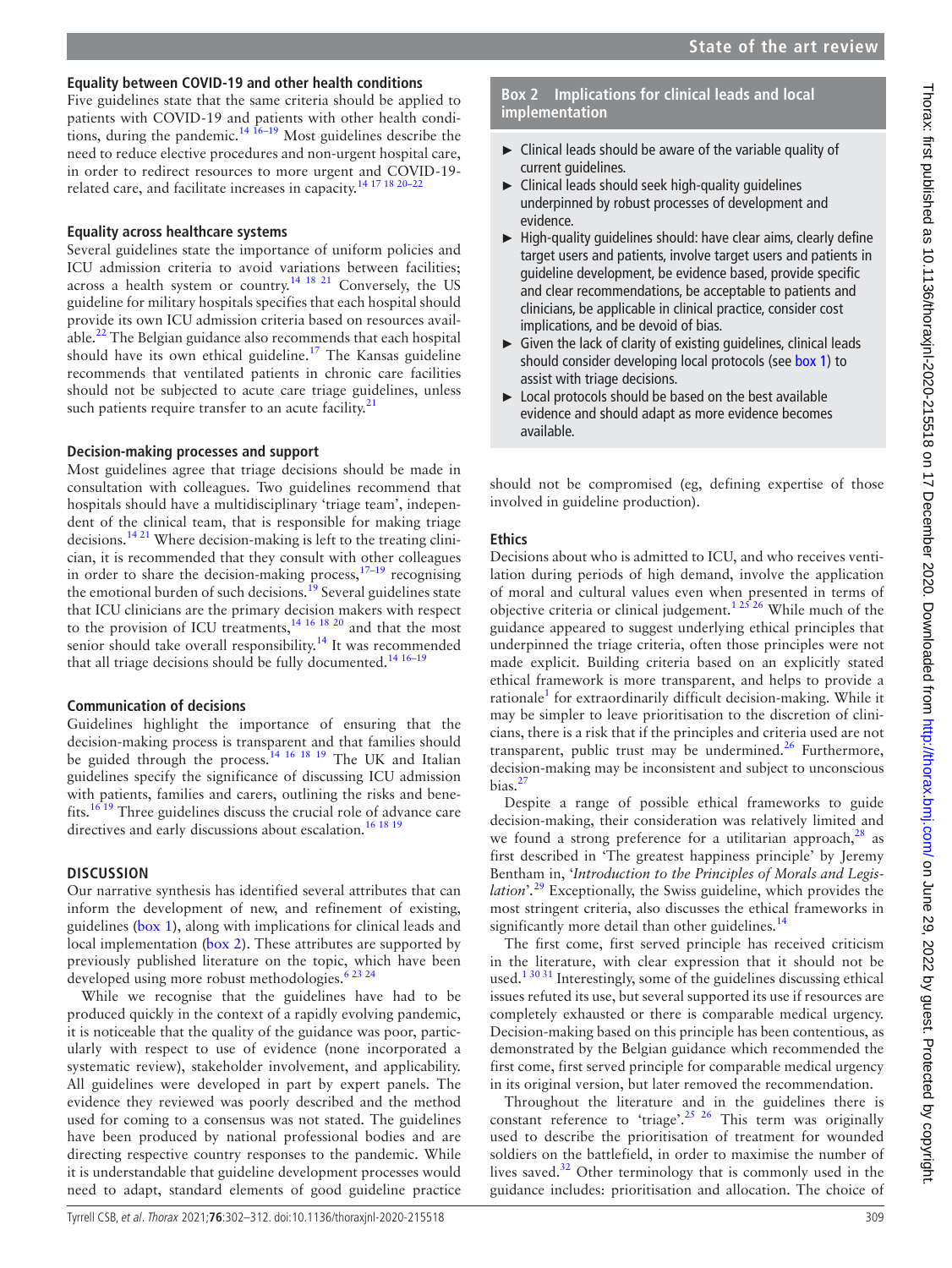#### **State of the art review**

terminology is contentious; with terms like 'rationing' provoking considerably more emotion than 'allocation'. The guidelines were generally devoid of the word 'rationing', which may signal the discomfort felt around such terminology.

Despite public trust and consent being at the core of medical decision-making, there has been little public consultation of the ethical principles that underlie the guidelines we have reviewed. We note that two prepandemic sets of guidelines, both from North America involving significant public consultation, favoured approaches that sought to maximise lives saved. $2333$ These consultations helped to endorse the ethical principles used within these guidelines. The wider literature suggests that the principle of utility is the most used ethical theory for triaging resources.[34 35](#page-10-10) This is reflected in the guidelines reviewed. However, the literature also suggests that a single ethical theory is not sufficient for directing the triage of resources, which requires input from the public and professionals and is tailored to the public health emergency being faced. $3435$ 

#### **Similarities and differences between guidelines**

The majority of guidelines highlighted the same themes and shared similar criteria for ICU admission. In particular, most guidelines concluded that a combination of admission criteria should be used, including the likelihood of survival and comorbidities, but that age on its own should not be used. The majority of guidelines also agreed on the need for discharge criteria, and adapting ICU admission and discharge criteria as the pandemic evolves. Most shared the need for criteria to be applied equally to patients with COVID-19 and patients with other health conditions, and for triage decisions to be made in consultation with colleagues.

While a primary set of criteria or themes was discernible, there was significant variation in how they were put into effect. In particular, the extent to which triage criteria were proscriptive. This may reflect the different cultural, legal, and political contexts that these guidelines span. Namely Europe, Asia, America, and Oceania. For example, a do not attempt resuscitation decision requires patient or surrogate approval in the USA, while in the UK the decision is made by the treating clinician after discussion with the patient or their nominated consultee. $36$ This may have influenced the more proscriptive approach seen in Kansas<sup>[21](#page-10-0)</sup> and elsewhere in North America.<sup>23 33</sup> At the time of writing, different countries are faced with different demands on their ICU resources. Such differences in demand may influence the guidelines, as they may become more stringent as demand increases.

#### **Comparison with previous work**

The criteria and themes that we identified are very similar to the recommended items to include in a triage protocol for critically ill patients in a pandemic or public health emergency as recommended by the American College of Chest Physicians Consensus Statement.<sup>24</sup> However, the Statement does not recommend use of SOFA score exclusion thresholds because the score's predictive ability varies across populations. In addition, the Statement includes guidelines for children, but few of the guidelines we reviewed discussed children, which may reflect the low incidence of critical COVID-19 illness in children.<sup>37</sup> Two pre-existing guidelines from North American states (New York<sup>[6](#page-9-3)</sup> and Maryland<sup>[23](#page-10-9)</sup>) on triaging during public health emergencies shared similar characteristics to the Kansas<sup>21</sup> and Swiss<sup>14</sup> guidelines. They used an explicit ethical principle (maximising lives saved),

admission and discharge criteria (including the SOFA score), and triage committees.<sup>623</sup>

#### **Strengths and limitations**

We undertook a rigorous evaluation of existing and recently developed guidelines for triaging ICU admissions during the COVID-19 pandemic. Several guidelines implied that they would be modified as events unfold and other guidelines may be published in due course. While individual guideline content may evolve, the types of criteria and principles we have identified (boxes [1 and 2\)](#page-6-0) will be less susceptible to change. By way of illustration, since undertaking this search,  $Azoulay<sup>31</sup>$  and colleagues recently discussed local guidance from the COVID-19 Paris region area. The themes considered support those identified in this review and highlight many of the factors in [box](#page-6-0) 1.

The guidelines provide little information on the way in which they were developed and the evidence behind the recommendations. Consequently, we are not able to identify 'best practice'. Countries and jurisdictions have different ethical values and cultural norms, which are reflected in the guidance. Not all guidelines were explicit, which may in part reflect cultural differences and political sensitivities. Some guidance has been translated into English, which may have resulted in a loss of nuance or clarity. Where guidance was not explicit, we have stated this and indicated our consensus interpretation.

#### **Future work**

Future work should aim to understand and explain cultural differences, factors leading to divergence in guidelines, and assessment of the impact of the guidelines. For example, to what extent are the proposed criteria able to manage demand to keep it below ICU surge capacity? Future work should seek to understand how guidelines are being used in practice, and the extent to which they meet the needs of clinicians and managers. It is important to understand the extent to which prioritisation of ICU resources actually occurred, both for patients with COVID-19 and other health conditions, including variations within and between countries.

#### **Implications for practice and policy**

While many geographies have instituted substantial temporary increases in ICU capacity, prioritisation has still occurred. Until there is no longer significant spread of COVID-19, there will be an ongoing risk of increased ICU demand, so there is a need to prioritise and address these issues critically. The criteria we have identified and the synthesis of different global guidelines provide essential information for the revision of existing guidelines and the development of new guidelines. Future guidelines need to be evidence based and developed using robust methodologies.

The emotive nature of terminology around this topic, and lack of clarity within extant guidelines, suggests a difficultly in discussing these issues openly. Ethicists suggest that a transparent approach is preferable,<sup>25 26</sup> and further work is required, in terms of political and public engagement, to create an environment for clear and transparent guidelines and practice to support the complex decisions that need to be made in these pressurised circumstances. During the development of guidelines, it is critical to determine whether the guidance is accepted by clinicians involved in making the decisions on the front line, and also by the public and patients; including groups who might be disadvantaged by the guidance.

The guidelines suggest that equality across healthcare systems, demonstrated by the use of uniform policies, is important. A lack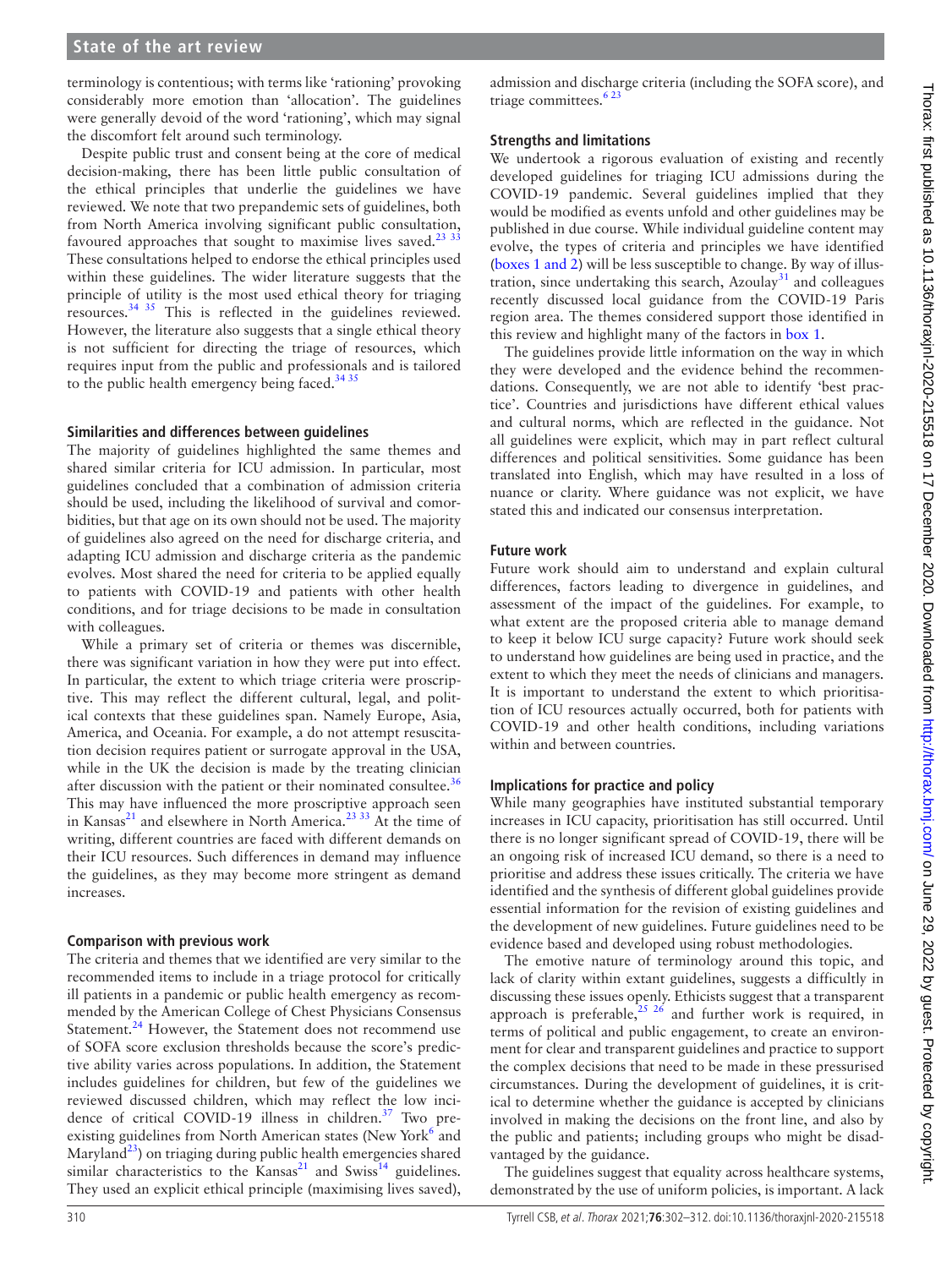of consistency between hospitals in a similar location or providing similar services can result in unwarranted variation and poor outcomes. In addition, a lack of clear guidance across a healthcare system may lead to community clinicians making inconsistent hospital referrals based on assumptions about the likelihood of patients receiving ICU care. It is necessary to prevent such inequalities in practice. While the guidelines also suggest that non-urgent care be redirected to more urgent and COVID-19 related care, concerns have been raised over the impact this is having on the backlog of patients who are not receiving care or not accessing services as they normally would.<sup>38</sup> 39 It is critical that all patients requiring care are able to access and receive care that is safe, effective, efficient, equitable, patient centred, and timely.<sup>40</sup>

#### **CONCLUSION**

While no clinician wants to make rapid and unguided ICU admission and ventilatory support allocation decisions, the COVID-19 pandemic has unfortunately placed some clinicians in this position. This work provides a synthesis of current guidelines, and identifies the different approaches taken globally, to manage these challenging situations. We have developed a set of factors to consider when developing guidelines to inform the creation or revision of guidelines for managing intensive care admissions during the pandemic. Clear evidence-based guidelines are essential to avoid inconsistency and bias in decision-making, reduce distress among clinicians having to make difficult decisions, and improve patient outcomes.

#### **Twitter** Carina S B Tyrrell [@Carina\\_Tyrrell](https://twitter.com/Carina_Tyrrell)

**Acknowledgements** We would like to thank Isla Kuhn, Head of Medical Library Services, University of Cambridge, for her assistance in our search strategy and conducting the literature searches. We would like to thank Public Health England for providing funding to make this work open access.

**Contributors** The first and last authors are the guarantors of the study. Contributor role: CSBT: conceptualisation, formal analysis, investigation, methodology, project administration, writing A and writing B. OTM, SVG, JLYA: conceptualisation, formal analysis, investigation, methodology, writing A and writing B. MTM: conceptualisation, methodology, writing A and writing B. AAN, BMG, ML: conceptualisation, methodology and writing B. JB, AA: conceptualisation, supervision and writing B. AM: conceptualisation, methodology, supervision and writing B. AAAP: research question formulation, conceptualisation, methodology, project administration, supervision and writing B. Role definition: Conceptualisation: ideas; formulation or evolution of overarching research goals and aims. Data curation: management activities to annotate (produce metadata), scrub data and maintain research data (including software code, where it is necessary for interpreting the data itself) for initial use and later reuse. Formal analysis: application of statistical, mathematical, computational or other formal techniques to analyse or synthesise study data. Funding acquisition: acquisition of the financial support for the project leading to this publication. Investigation: conducting a research and investigation process, specifically performing the experiments, or data/evidence collection. Methodology: development or design of methodology; creation of models. Project administration: management and coordination responsibility for the research activity planning and execution. Resources: provision of study materials, reagents, materials, patients, laboratory samples, animals, instrumentation, computing resources or other analysis tools. Software: programming, software development; designing computer programs; implementation of the computer code and supporting algorithms; testing of existing code components. Supervision: oversight and leadership responsibility for the research activity planning and execution, including mentorship external to the core team. Validation: verification, whether as a part of the activity or separate, of the overall replication/reproducibility of results/experiments and other research outputs. Visualisation: preparation, creation and/or presentation of the published work, specifically visualisation/data presentation. Writing A–original draft preparation: creation and/or presentation of the published work, specifically writing the initial draft (including substantive translation). Writing B–review and editing: preparation, creation and/or presentation of the published work by those from the original research group, specifically critical review, commentary or revision–including prepublication or postpublication stages.

**Funding** The lead author is a National Institute for Health Research (NIHR) Academic Clinical Fellow (Postidentifier is ACF-2018-14-504).

**Competing interests** None declared.

**Patient consent for publication** Not required.

**Provenance and peer review** Not commissioned; externally peer reviewed.

**Open access** This is an open access article distributed in accordance with the Creative Commons Attribution Non Commercial (CC BY-NC 4.0) license, which permits others to distribute, remix, adapt, build upon this work non-commercially, and license their derivative works on different terms, provided the original work is properly cited, appropriate credit is given, any changes made indicated, and the use is non-commercial. See: [http://creativecommons.org/licenses/by-nc/4.0/.](http://creativecommons.org/licenses/by-nc/4.0/)

#### **ORCID iDs**

Carina S B Tyrrell<http://orcid.org/0000-0002-0311-7250> Oliver T Mytton <http://orcid.org/0000-0003-3218-9912>

#### **REFERENCES**

- <span id="page-9-0"></span>1 Emanuel EJ, Persad G, Upshur R, et al. Fair allocation of scarce medical resources in the time of Covid-19. N Engl J Med.
- <span id="page-9-1"></span>2 Grasselli G, Zangrillo A, Zanella A, et al. Baseline characteristics and outcomes of 1591 patients infected with SARS-CoV-2 admitted to ICUs of the Lombardy region, Italy. [JAMA](http://dx.doi.org/10.1001/jama.2020.5394) 2020;323:1574–81.
- 3 Guan W, Ni Z, Hu Y, et al. Clinical characteristics of coronavirus disease 2019 in China. N Engl J Med 2020.
- 4 Li R, Rivers C, Tan Q, et al. The demand for inpatient and ICU beds for COVID-19 in the US: lessons from Chinese cities. [medRxiv](http://dx.doi.org/10.1101/2020.03.09.20033241) 2020. doi:10.1101/2020.03.09.200332 41. [Epub ahead of print: 16 Mar 2020].
- <span id="page-9-2"></span>5 BMA. COVID-19-ethical issues. A guidance note in brief. Available: [https://www.nejm.](https://www.nejm.org/doi/full/10.1056/NEJMoa2002032) [org/doi/full/10.1056/NEJMoa2002032](https://www.nejm.org/doi/full/10.1056/NEJMoa2002032) [Accessed 16 Apr 2020].
- <span id="page-9-3"></span>6 York State Department of Health N. Ventilator allocation guidelines New York state Task force on life and the law New York state department of health 2015.
- <span id="page-9-4"></span>7 Tyrrell CSB, Allen JLY, Carson G. Influenza and other emerging respiratory viruses. [Medicine](http://dx.doi.org/10.1016/j.mpmed.2017.09.003) 2017;45:781–7 [https://www.medicinejournal.co.uk/article/S1357-3039\(17\)](https://www.medicinejournal.co.uk/article/S1357-3039(17)30243-8/fulltext) [30243-8/fulltext](https://www.medicinejournal.co.uk/article/S1357-3039(17)30243-8/fulltext)
- <span id="page-9-5"></span>8 PRISMA. Preferred reporting items for systematic reviews and meta-analyses: the PRISMA statement. Available:<http://www.prisma-statement.org/>[Accessed 28 Apr 2020].
- <span id="page-9-6"></span>9 WHO. Coronavirus (COVID-19) events as they happen [Internet], 2020. Available: [https://www.who.int/emergencies/diseases/novel-coronavirus-2019/events-as-they](https://www.who.int/emergencies/diseases/novel-coronavirus-2019/events-as-they-happen)[happen](https://www.who.int/emergencies/diseases/novel-coronavirus-2019/events-as-they-happen) [Accessed 16 Apr 2020].
- <span id="page-9-7"></span>10 Cochrane. Cochrane Handbook for systematic reviews of interventions | Cochrane training, 2019. Available: <https://training.cochrane.org/handbook/current> [Accessed 29 Apr 2020].
- <span id="page-9-8"></span>11 Popay J, Roberts H, Sowden A, et al. Guidance on the conduct of narrative synthesis in systematic reviews a product from the ESRC methods programme Peninsula medical school, universities of Exeter and plymouth 2006.
- <span id="page-9-9"></span>12 Brouwers MC, Hanna S. University M, Kho CM, Canada Littlejohns OP, College London K, et al. The AGREE II Instrument [Internet], 2017. Available: <www.agreetrust.org> [Accessed 27 Apr 2020].
- <span id="page-9-10"></span>13 AGREE-REX Research Team (2019). The Appraisal of Guidelines Research & Evaluation—Recommendation EXcellence (AGREE-REX) [Internet], 2019. Available: <www.agreetrust.org> [Accessed 27 Apr 2020].
- <span id="page-9-11"></span>14 COVID-19 pandemic: triage for intensive-care treatment under resource scarcity. [Swiss](http://dx.doi.org/10.4414/smw.2020.20229) [Med Wkly](http://dx.doi.org/10.4414/smw.2020.20229) 2020;150:w20229.
- <span id="page-9-12"></span>15 ELSO. ELSO guidance document: ECMO for COVID-19 patients with severe cardiopulmonary failure, 2020. Available: [https://www.elso.org/Portals/0/Files/pdf/](https://www.elso.org/Portals/0/Files/pdf/ECMO%20for%20COVID%2019%20Guidance%20Document.Final%2003.24.2020.pdf) [ECMO for COVID 19 Guidance Document.Final 03.24.2020.pdf](https://www.elso.org/Portals/0/Files/pdf/ECMO%20for%20COVID%2019%20Guidance%20Document.Final%2003.24.2020.pdf) [Accessed 3 Apr 2020].
- <span id="page-9-13"></span>16 NICE. Overview | COVID-19 rapid guideline: critical care in adults | guidance | NICE, 2020. Available: <https://www.nice.org.uk/guidance/ng159>[Accessed 3 Apr 2020].
- <span id="page-9-14"></span>17 Belgium Society of Intensive Care. Ethical principles concerning proportionality of critical care during the COVID-19 pandemic: advice by the Belgian Society of IC medicine. Belgium Society of Intensive Care 2020.
- <span id="page-9-16"></span>18 Australian and New Zealand Intensive Care Society. The Australian and New Zealand intensive care Society (ANZICS) COVID-19 guidelines. Aust New Zeal Intensive Care Soc 2020.
- <span id="page-9-15"></span>19 Vergano M, Bertolini G, Giannini A, et al. Clinical Ethics Recommdenations for the Allocation of Intensive Care Treatment in exceptional resource limited circumstances [Internet]. SIAARTI, 2020. Available: [http://www.siaarti.it/SiteAssets/News/COVID19](http://www.siaarti.it/SiteAssets/News/COVID19%20-%20documenti%20SIAARTI/SIAARTI%20-%20Covid-19%20-%20Clinical%20Ethics%20Reccomendations.pdf)  [- documenti SIAARTI/SIAARTI - Covid-19 - Clinical Ethics Reccomendations.pdf](http://www.siaarti.it/SiteAssets/News/COVID19%20-%20documenti%20SIAARTI/SIAARTI%20-%20Covid-19%20-%20Clinical%20Ethics%20Reccomendations.pdf) [Accessed 3 Apr 2020].
- <span id="page-9-17"></span>20 Ministry of Health Sri Lanka. Provisional Clinical Practice Guidelines on COVID-19 suspected and confirmed patients [Internet], 2020. Available: [http://www.epid.gov.lk/](http://www.epid.gov.lk/web/images/pdf/Circulars/Corona_virus/covid-19%20cpg%20_%20version%204.pdf) [web/images/pdf/Circulars/Corona\\_virus/covid-19 cpg \\_ version 4.pdf](http://www.epid.gov.lk/web/images/pdf/Circulars/Corona_virus/covid-19%20cpg%20_%20version%204.pdf) [Accessed 3 Apr 2020].